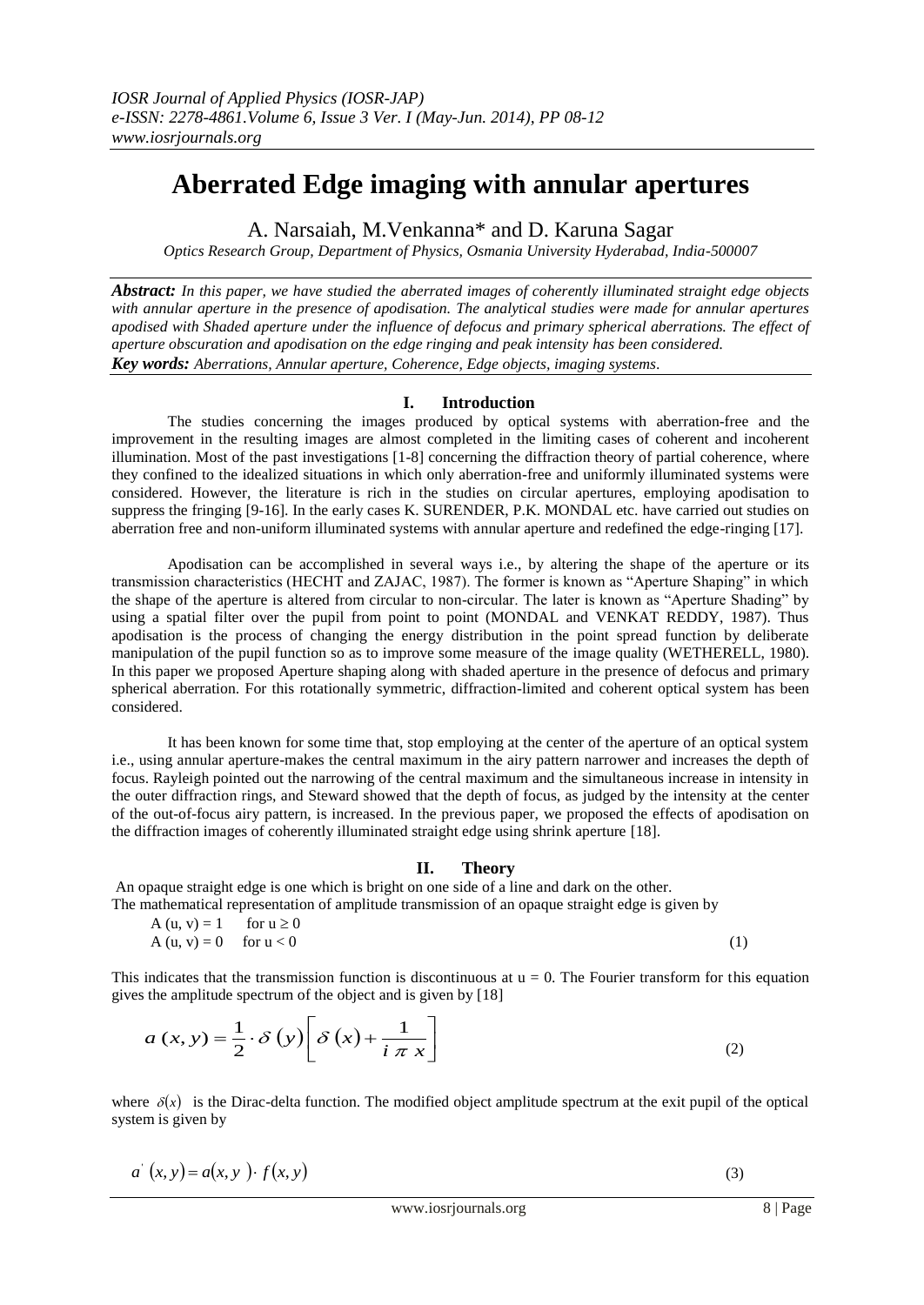where  $f(x, y)$  is the pupil function of the optical system. For the given optical system the complex amplitude distribution in the image plane is given by the inverse Fourier transform of expression (3). Thus

$$
A(u',v) = \iint_{pupil} a(x, y) \cdot f(x, y) \{ \exp 2 \pi i (u'x + v'y) \} dxdy \tag{4}
$$

The present work constitutes one-dimensional edge condition and hence, the general form of amplitude distribution is given by

$$
A(u, v) = \frac{1}{2} + \frac{1}{\pi} \int_0^1 f(x, 0) \frac{\sin(Zx)}{x} dx
$$
 (5)

where  $Z=2\pi u$  and f(x, 0) is the coherent transfer function of the system. The coherent transfer function f(x, 0) in the current study is rotationally symmetric and satisfies the condition

$$
f(x,0) = f(-x,0) \tag{6}
$$

Pupil function f(r) for the shaded aperture is given by

$$
f(r) = 1 - \beta r^2 \tag{7}
$$

where r is the normalized distance of an arbitrary point on the pupil from its centre and β is the apodisation parameter. The term β controls the degree of non-uniformity of transmission over the pupil. A value of  $\beta = 0$ , corresponds to diffraction limited airy system having uniform transmission of unity over the entire aperture. On introducing wave aberrations such as defocus and primary spherical aberration expression (5) takes the form

$$
A(u',v') = \frac{1}{2} + \frac{1}{\pi} \int_{0}^{1} f(r) \exp(-i(\phi_d \frac{x^2}{2} + \phi_s \frac{x^4}{4})) \frac{\sin(Zx)}{x} dx
$$
 (8)

For the given annular aperture the expression (8) becomes

$$
A(u^*, v^*) = \frac{1}{2} + \frac{1}{\pi} \int_{c}^{1} (1 - \beta r^2) \exp[-i(\phi_d \frac{x^2}{2} + \phi_s \frac{x^4}{4})] \frac{\sin(Zx)}{x} dx
$$
(9)

Where  $0 \le \varepsilon < 1$  is the central obscuration parameter.

Now the intensity distribution of an edge image formed by an apodised optical system is given by the squared modulus of expression (9).

Thus

$$
B(u') = B(Z) = |A'(u')|^2
$$
  
\n
$$
B(Z) = |A'(Z)|^2 = \left| \frac{1}{2} + \frac{1}{\pi} \int_{\varepsilon}^1 (1 - \beta r^2) \exp[-i (\phi_d \frac{x^2}{2} + \phi_s \frac{x^4}{4})] \frac{\sin(Zx)}{x} dx \right|^2
$$
\n(10)

The investigations on the effects of aberrations and obscuration parameter on the images of edge objects formed by coherent optical systems apodised by the shaded aperture have been evaluated using the expressions (10) by employing Matlab7.8. The intensity distribution B (Z) in the images of straight edge objects has been obtained for different values of dimensionless diffraction variable Z varying from  $-10$  to  $+20$ . The central obscuration parameter of the aperture considered are  $\varepsilon=0$ , 0.1, 0.2, 0.3 and 0.4. However the value  $\varepsilon=0$  represents the circular aperture.

The edge ringing is the ratio of the maximum positive deviation of the edge image to the geometric value of unity [19]. In effect it is the difference between the first maximum intensity of the fringes and the uniform intensity of unity. However, for annular aperture, as the maximum intensity is less than unity, edge ringing is redefined as the value by which the maximum peak in the image is below unity. It is thus negative for the case of annular apertures.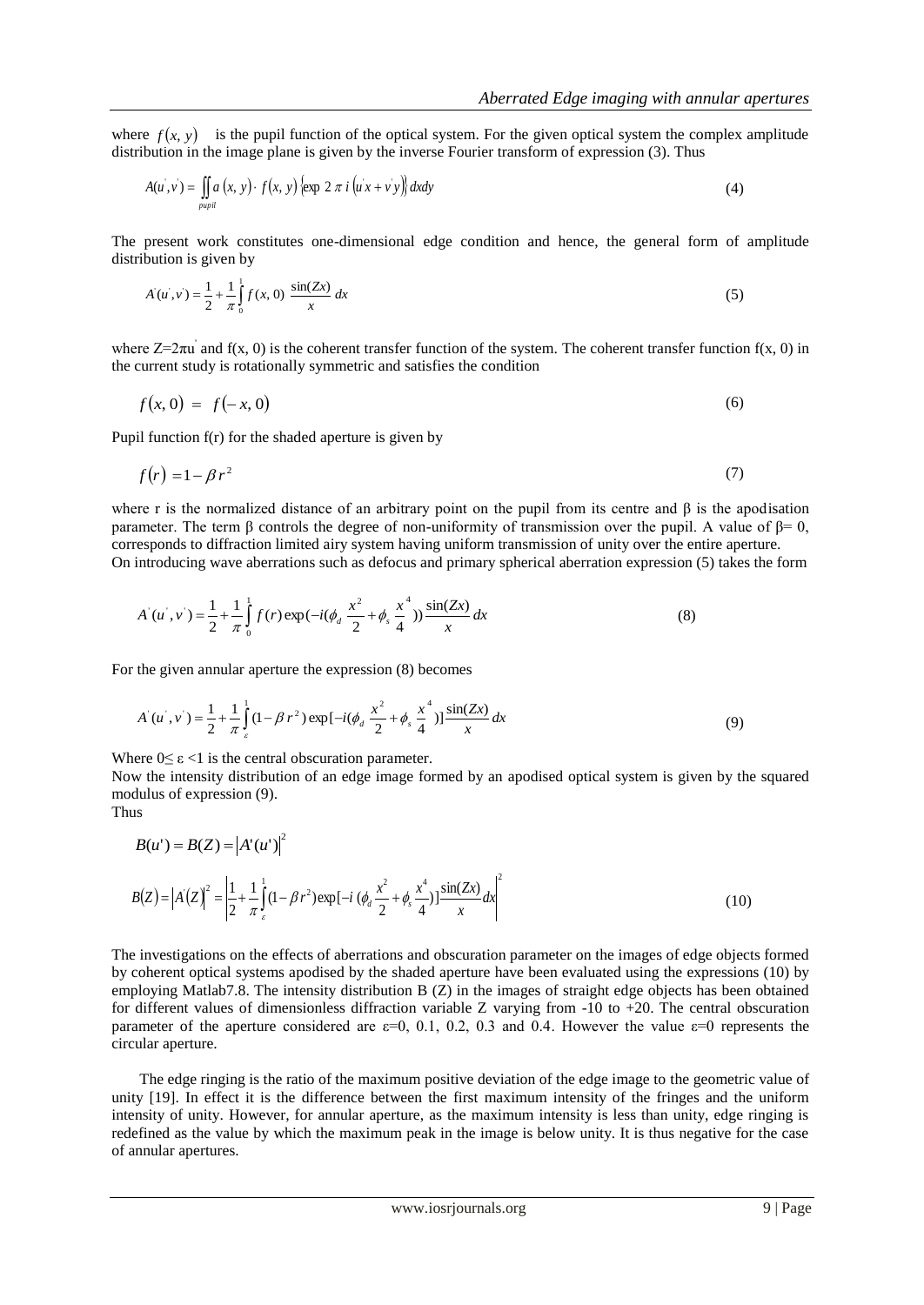#### **III. Results And Interpretation**

From the pupil transmission curves, it is clear that for  $\beta = 0$ ,  $f(r) = 1$  which implies uniform transmittance over the exit pupil. For this apodizer the amplitude transmittance decreases monotonically from the center towards the edges of the pupil. As the pupil transmittance is decreased at the edges as compared to that of the center, due to apodization, the result is reduction in the higher spatial frequency components in the image. This manifests as partial or full suppression of the undesired optical side lobes or secondary maxima, which consequently enhances edge imaging features.



The intensity distribution of the straight edge for the airy case for both circular and annular apertures is given in fig.1. As the system is unapodised the edge ringing is pronounced for the circular aperture. For annular apertures, in general, the negative maximum amplitude increases with central obscuration  $\varepsilon$  and hence the presence of ringing is much more pronounced. It is observed that for annular apertures the unwanted fringes of increasing intensity on the dark side of the edge. Since we considered the Fraunhoffer diffraction, there will be spurious fringes due to edge ringing on both the sides of the edge though the intensity is less on the dark side. On the bright side of the edge the max intensity falls as the annular zone is increasing but fringe intensity is in increasing trend on the dark side.

The fig.2 gives the intensity distribution for the unapodised system in the presence of defocus and primary spherical aberrations for both circular and annular apertures. The same features have been observed from the fig.2 except that the edge ringing is slightly reduced for the circular aperture even in the presence of aberrations.

Figs.3 and 4 give the intensity distributions for the apodised annular apertures. A decrease in the peak intensities on the bright side is observed with apodisation. However, those on the dark side are almost unchanged. The edge ringing is increasing from *ε*= 0 to 0.4. All the minima on the dark side are non-zero for the annular aperture, which reduces the central-lobe intensity and increases the side-lobe intensity in the PSF response. Fig.5. shows the variation of the peak intensities with aperture obscuration (*ε*) in the presence of aberrations for both the unapodised and apodised optical systems. The peak intensity falls by 50.13% for aberration free, unapodised optical systems and it is 64.13% for  $\beta=1$  and  $\phi_s = \phi_d = \pi$ . Hence it is observed that the apodisation with the shaded aperture reduces the edge-ringing for both the circular and annular apertures.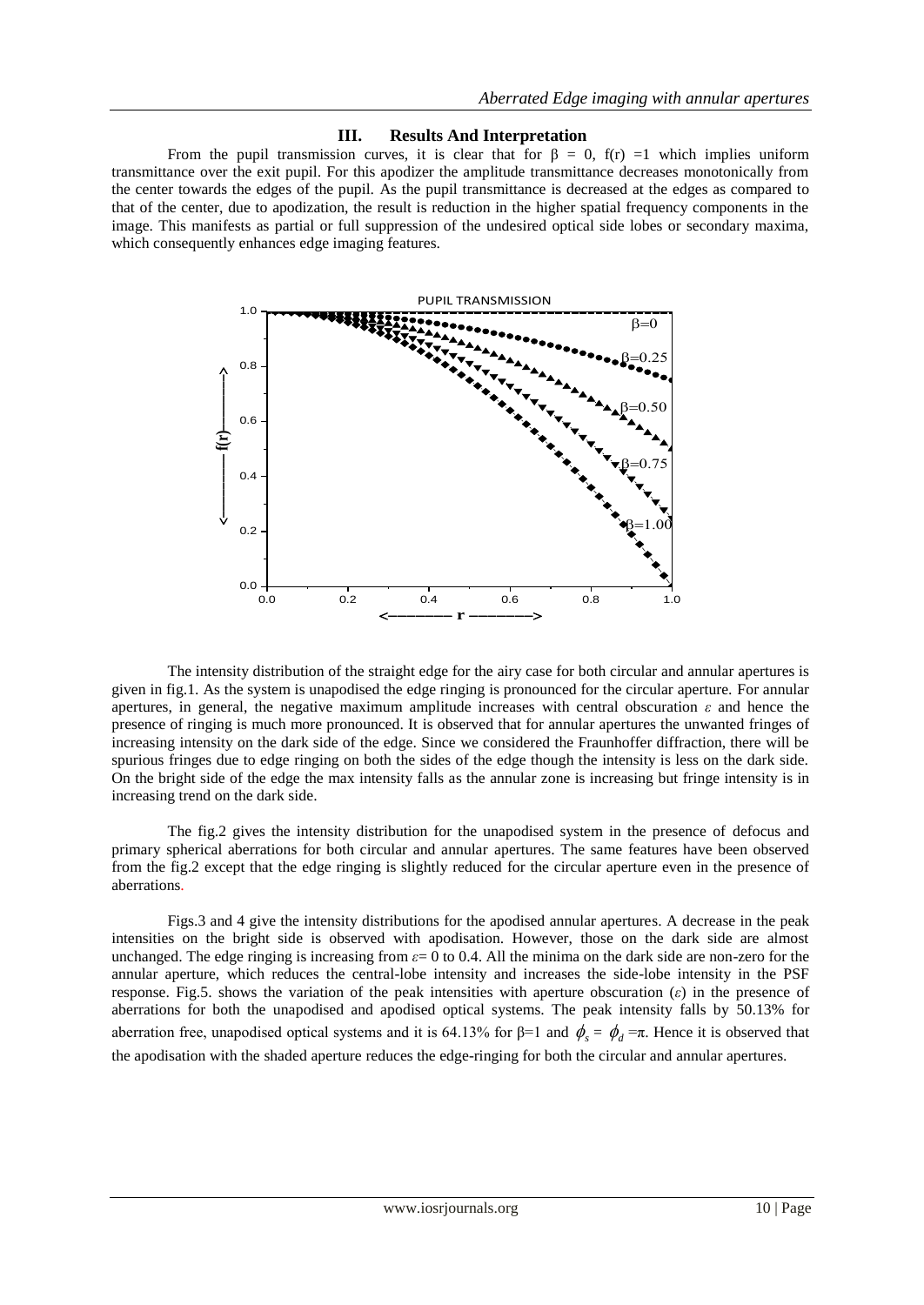

# **IMAGE INTENSITY DISTRIBUTIONS**